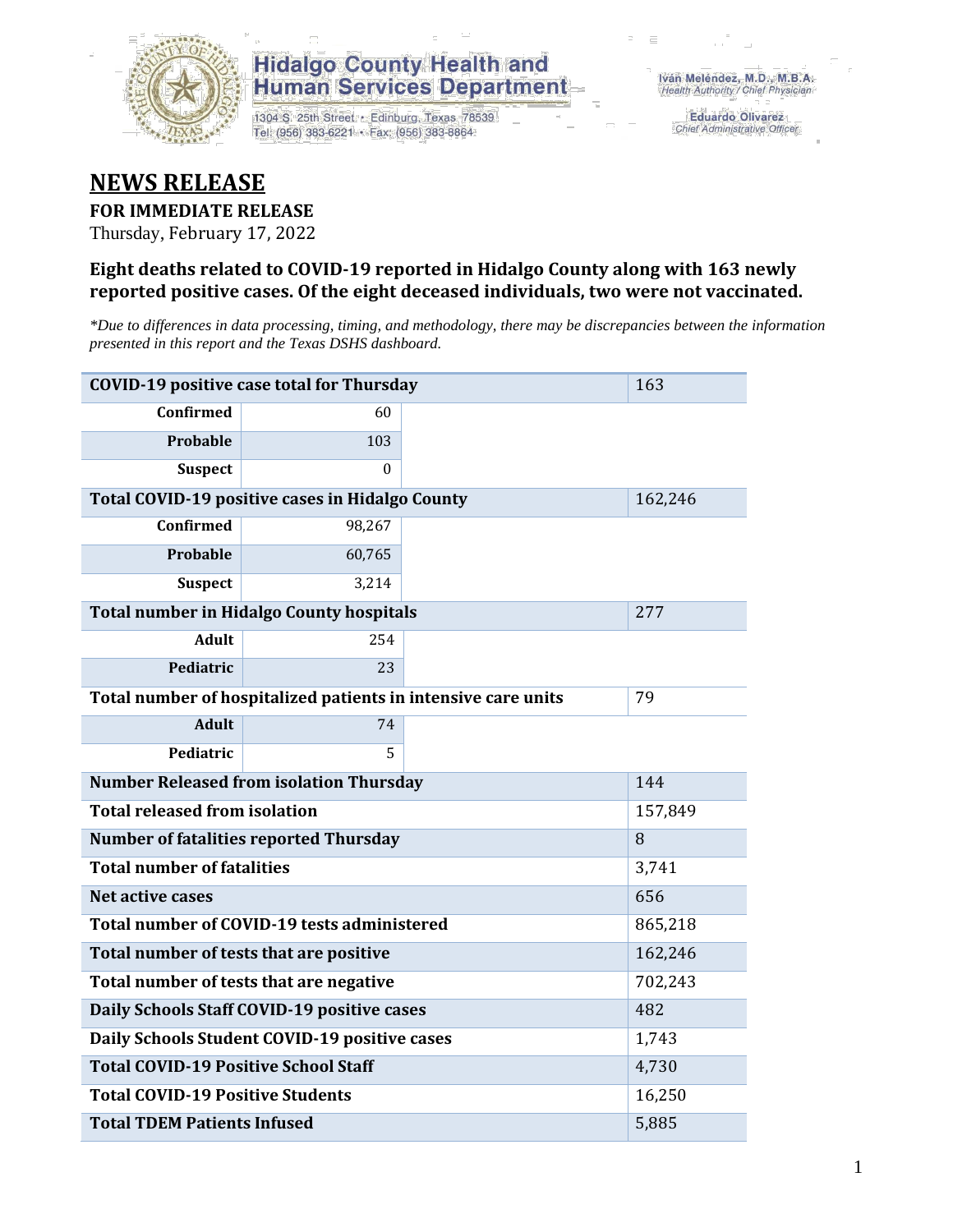

### **Hidalgo County Health and Human Services Department**

1304 S. 25th Street · Edinburg, Texas 78539 Tel: (956) 383-6221 · Fax: (956) 383-8864

**Eduardo Olivarez** Chief Administrative Officer

*Hidalgo County uses the case status definition provided by the Texas Department of State Health Service's 2020 Epi Case Criteria Guide revised November 2020.*

- *1. Confirmed: A person who has tested positive through a molecular or PCR (oral or nasal swabs) test that looks for the presence of the virus's genetic material.*
- *2. Probable: A person who meets presumptive laboratory evidence through detection of COVID-19 by antigen test in a respiratory specimen.*
- *3. Suspect: A person who meets supported laboratory evidence through detection of specific antibodies in serum, plasma, whole body, and no prior history of being confirmed or probable case.*

*For more information of case status definition for COVID-19, please refer to:*

<https://www.dshs.state.tx.us/IDCU/investigation/epi-case-criteria-guide/2020-Epi-Case-Criteria-Guide.pdf>

| <b>Age Range</b> | <b>Number of Cases</b> |
|------------------|------------------------|
| $0 - 11$         | 24                     |
| 12-19            | 17                     |
| 20s              | 16                     |
| 30 <sub>s</sub>  | 18                     |
| 40s              | 20                     |
| 50s              | 18                     |
| 60s              | 12                     |
| $70+$            | 38                     |
| Total:           | 163                    |
|                  |                        |

#### Case Breakdown by Age Group: The deaths include:

|                | <b>Age Range</b> | <b>Gender</b> | <b>City</b> |
|----------------|------------------|---------------|-------------|
| 1              | 60s              | Female        | Alamo       |
| $\overline{2}$ | 60s              | Male          | McAllen     |
| 3              | 60s              | Male          | McAllen     |
| 4              | 60s              | Male          | Mission     |
| 5              | $70+$            | Male          | Mission     |
| 6              | 60s              | Male          | Pharr       |
| $\overline{7}$ | $70+$            | Female        | San Juan    |
| 8              | $70+$            | Male          | Undisclosed |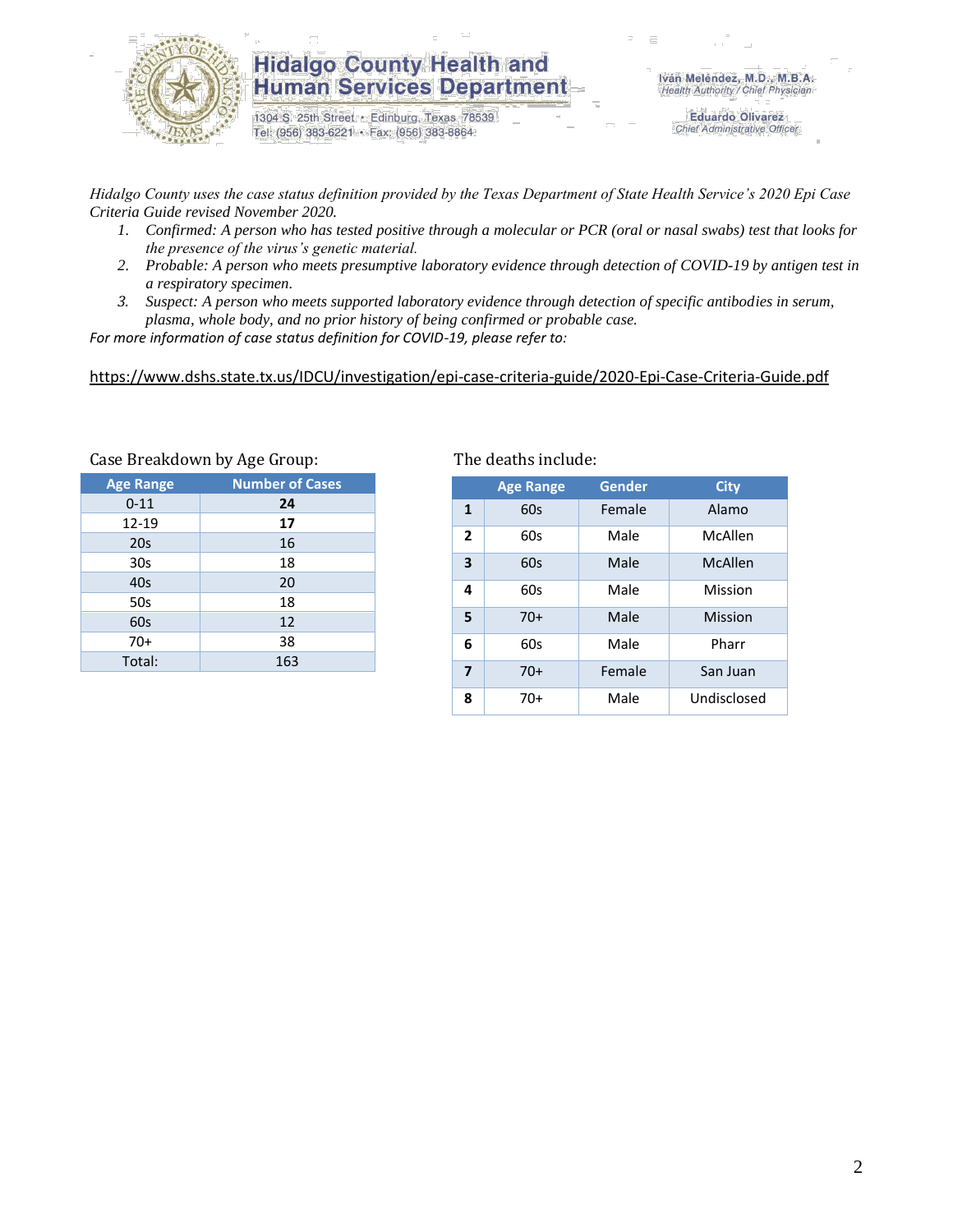

# **Hidalgo County Health and<br>Human Services Department**

1304 S. 25th Street • Edinburg, Texas 78539<br>Tel: (956) 383-6221 • Fax: (956) 383-8864

Eduardo Olivarez<br>Chief Administrative Officer

#### Thursday, February 17, 2022 positive cases include:

|              | <b>Age Range</b> | <b>Gender</b> | <b>City</b> |     | <b>Age Range</b> | Gender    | <b>City</b> |
|--------------|------------------|---------------|-------------|-----|------------------|-----------|-------------|
| $\mathbf{1}$ | $0 - 19$         | F             | Alamo       | 83  | $0 - 19$         | M         | Pharr       |
| 2            | 40s              | M             | Alamo       | 84  | 20s              | F         | Pharr       |
| 3            | 60s              | F             | Alamo       | 85  | 40s              | ${\sf M}$ | Pharr       |
| 4            | 60s              | F             | Alamo       | 86  | 50s              | F         | Pharr       |
| 5            | $70+$            | ${\sf M}$     | Alamo       | 87  | 50s              | ${\sf M}$ | Pharr       |
| 6            | $70+$            | F             | Alton       | 88  | 50s              | U         | Pharr       |
| 7            | $0 - 19$         | $\mathsf F$   | Donna       | 89  | 60s              | F         | Pharr       |
| 8            | $0 - 19$         | M             | Donna       | 90  | $70+$            | M         | Pharr       |
| 9            | $0 - 19$         | F             | Donna       | 91  | $70+$            | M         | Pharr       |
| 10           | $0 - 19$         | M             | Donna       | 92  | $70+$            | M         | Pharr       |
| 11           | $0 - 19$         | ${\sf M}$     | Donna       | 93  | 20s              | F         | San Juan    |
| 12           | $0 - 19$         | F             | Donna       | 94  | 30 <sub>s</sub>  | F         | San Juan    |
| 13           | 20s              | ${\sf M}$     | Donna       | 95  | $0 - 19$         | M         | Undisclosed |
| 14           | 20s              | F             | Donna       | 96  | $0 - 19$         | F         | Undisclosed |
| 15           | 30 <sub>s</sub>  | F             | Donna       | 97  | $0 - 19$         | M         | Undisclosed |
| 16           | 30s              | F             | Donna       | 98  | $0 - 19$         | F         | Undisclosed |
| 17           | 30 <sub>s</sub>  | F             | Donna       | 99  | 20s              | ${\sf M}$ | Undisclosed |
| 18           | 30 <sub>s</sub>  | F             | Donna       | 100 | 20s              | F         | Undisclosed |
| 19           | 40s              | M             | Donna       | 101 | 30 <sub>s</sub>  | M         | Undisclosed |
| 20           | 50s              | F             | Donna       | 102 | 30 <sub>s</sub>  | F         | Undisclosed |
| 21           | 50s              | ${\sf M}$     | Donna       | 103 | 40s              | F         | Undisclosed |
| 22           | 60s              | M             | Donna       | 104 | 40s              | M         | Undisclosed |
| 23           | $70+$            | M             | Donna       | 105 | 50s              | F         | Undisclosed |
| 24           | $70+$            | M             | Donna       | 106 | 50s              | M         | Undisclosed |
| 25           | $70+$            | F             | Donna       | 107 | 50s              | M         | Undisclosed |
| 26           | $70+$            | M             | Donna       | 108 | $70+$            | F         | Undisclosed |
| 27           | $70+$            | M             | Donna       | 109 | $70+$            | M         | Undisclosed |
| 28           | $0 - 19$         | F             | Edinburg    | 110 | $70+$            | F         | Undisclosed |
| 29           | $0 - 19$         | ${\sf M}$     | Edinburg    | 111 | $70+$            | F         | Undisclosed |
| 30           | $0 - 19$         | F             | Edinburg    | 112 | $70+$            | M         | Undisclosed |
| 31           | 30 <sub>s</sub>  | F             | Edinburg    | 113 | $0 - 19$         | M         | Weslaco     |
| 32           | 30s              | F             | Edinburg    | 114 | $0 - 19$         | M         | Weslaco     |
| 33           | 40s              | ${\sf M}$     | Edinburg    | 115 | $0 - 19$         | M         | Weslaco     |
| 34           | 50s              | M             | Edinburg    | 116 | $0 - 19$         | M         | Weslaco     |
| 35           | 30 <sub>s</sub>  | M             | Hidalgo     | 117 | $0 - 19$         | M         | Weslaco     |
| 36           | 30s              | M             | Hidalgo     | 118 | $0 - 19$         | $\sf M$   | Weslaco     |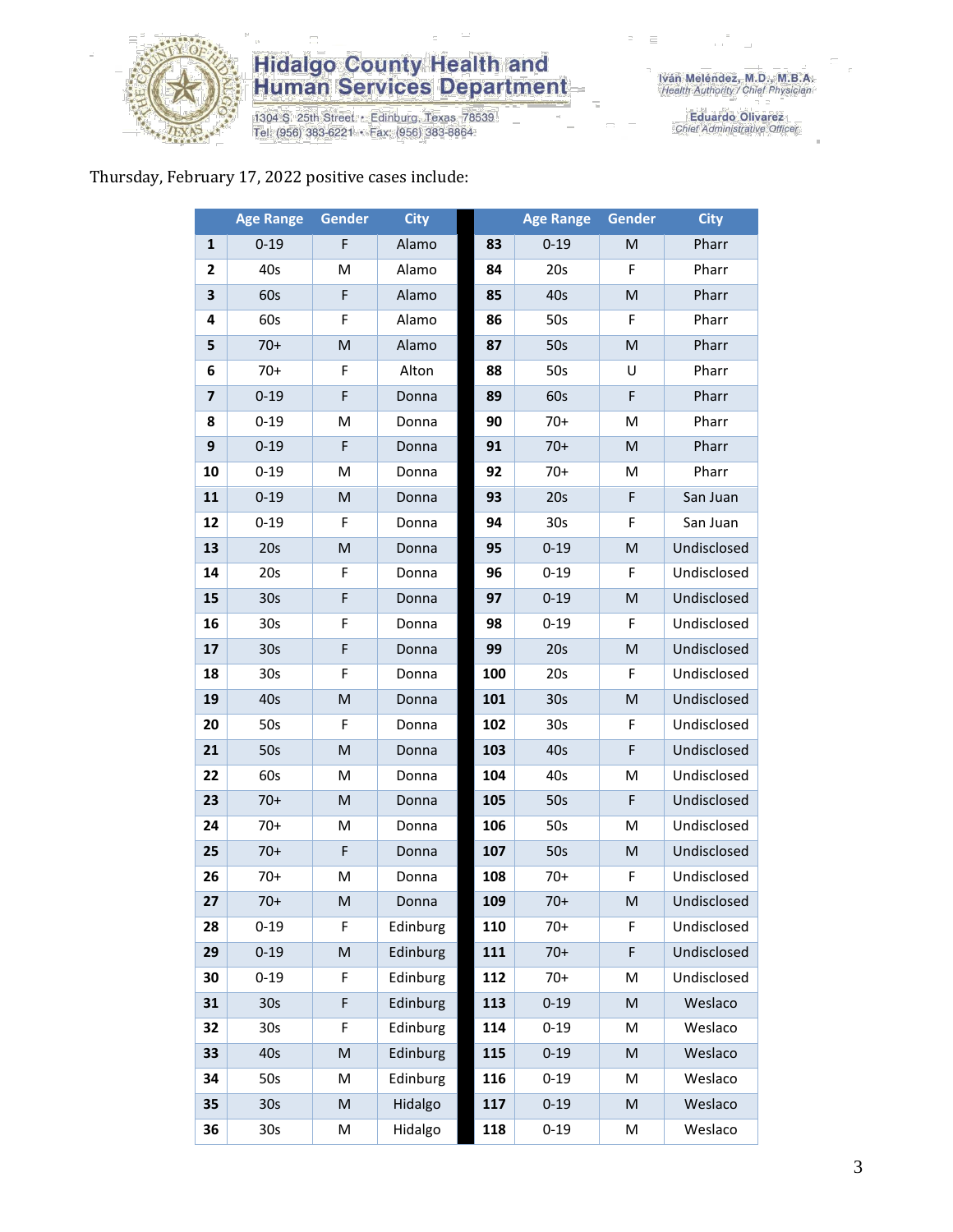

# **Hidalgo County Health and<br>Human Services Department**

1304 S. 25th Street • Edinburg, Texas 78539<br>Tel: (956) 383-6221 • Fax: (956) 383-8864

Eduardo Olivarez<br>Chief Administrative Officer

| 37 | 60s             | F         | Hidalgo  | 119 | $0 - 19$        | M           | Weslaco |
|----|-----------------|-----------|----------|-----|-----------------|-------------|---------|
| 38 | 20s             | M         | McAllen  | 120 | $0 - 19$        | M           | Weslaco |
| 39 | 20s             | F         | McAllen  | 121 | $0 - 19$        | M           | Weslaco |
| 40 | 20s             | F         | McAllen  | 122 | $0 - 19$        | M           | Weslaco |
| 41 | 30 <sub>s</sub> | F         | McAllen  | 123 | $0 - 19$        | M           | Weslaco |
| 42 | 30 <sub>s</sub> | M         | McAllen  | 124 | $0 - 19$        | м           | Weslaco |
| 43 | 40s             | M         | McAllen  | 125 | $0 - 19$        | F           | Weslaco |
| 44 | 60s             | M         | McAllen  | 126 | $0 - 19$        | M           | Weslaco |
| 45 | $70+$           | M         | McAllen  | 127 | 20s             | F           | Weslaco |
| 46 | $70+$           | F         | McAllen  | 128 | 20s             | F           | Weslaco |
| 47 | $70+$           | M         | McAllen  | 129 | 20s             | F           | Weslaco |
| 48 | $70+$           | F         | McAllen  | 130 | 20s             | M           | Weslaco |
| 49 | $70+$           | F         | McAllen  | 131 | 20s             | F           | Weslaco |
| 50 | $0 - 19$        | M         | Mercedes | 132 | 20s             | M           | Weslaco |
| 51 | $0 - 19$        | M         | Mercedes | 133 | 30 <sub>s</sub> | F           | Weslaco |
| 52 | $0 - 19$        | M         | Mercedes | 134 | 30 <sub>s</sub> | M           | Weslaco |
| 53 | $0 - 19$        | M         | Mercedes | 135 | 40s             | M           | Weslaco |
| 54 | $0 - 19$        | M         | Mercedes | 136 | 40s             | F           | Weslaco |
| 55 | $0 - 19$        | ${\sf M}$ | Mercedes | 137 | 40s             | F           | Weslaco |
| 56 | $0 - 19$        | M         | Mercedes | 138 | 40s             | M           | Weslaco |
| 57 | $0 - 19$        | F         | Mercedes | 139 | 40s             | M           | Weslaco |
| 58 | $0 - 19$        | F         | Mercedes | 140 | 40s             | M           | Weslaco |
| 59 | 20s             | F         | Mercedes | 141 | 40s             | $\mathsf F$ | Weslaco |
| 60 | 30 <sub>s</sub> | F         | Mercedes | 142 | 40s             | F           | Weslaco |
| 61 | 30 <sub>s</sub> | F         | Mercedes | 143 | 50s             | F           | Weslaco |
| 62 | 40s             | F         | Mercedes | 144 | 50s             | M           | Weslaco |
| 63 | 40s             | F         | Mercedes | 145 | 50s             | F           | Weslaco |
| 64 | 40s             | F         | Mercedes | 146 | 50s             | F           | Weslaco |
| 65 | 40s             | M         | Mercedes | 147 | 60s             | F           | Weslaco |
| 66 | 40s             | F         | Mercedes | 148 | 60s             | М           | Weslaco |
| 67 | 50s             | M         | Mercedes | 149 | 60s             | M           | Weslaco |
| 68 | 50s             | M         | Mercedes | 150 | 60s             | M           | Weslaco |
| 69 | $70+$           | F         | Mercedes | 151 | $70+$           | F           | Weslaco |
| 70 | $70+$           | M         | Mercedes | 152 | $70+$           | F           | Weslaco |
| 71 | $70+$           | ${\sf M}$ | Mercedes | 153 | $70+$           | M           | Weslaco |
| 72 | $70+$           | M         | Mercedes | 154 | $70+$           | M           | Weslaco |
| 73 | $0 - 19$        | M         | Mission  | 155 | $70+$           | M           | Weslaco |
| 74 | 30 <sub>s</sub> | F         | Mission  | 156 | $70+$           | M           | Weslaco |
| 75 | 50s             | ${\sf M}$ | Mission  | 157 | $70+$           | F           | Weslaco |